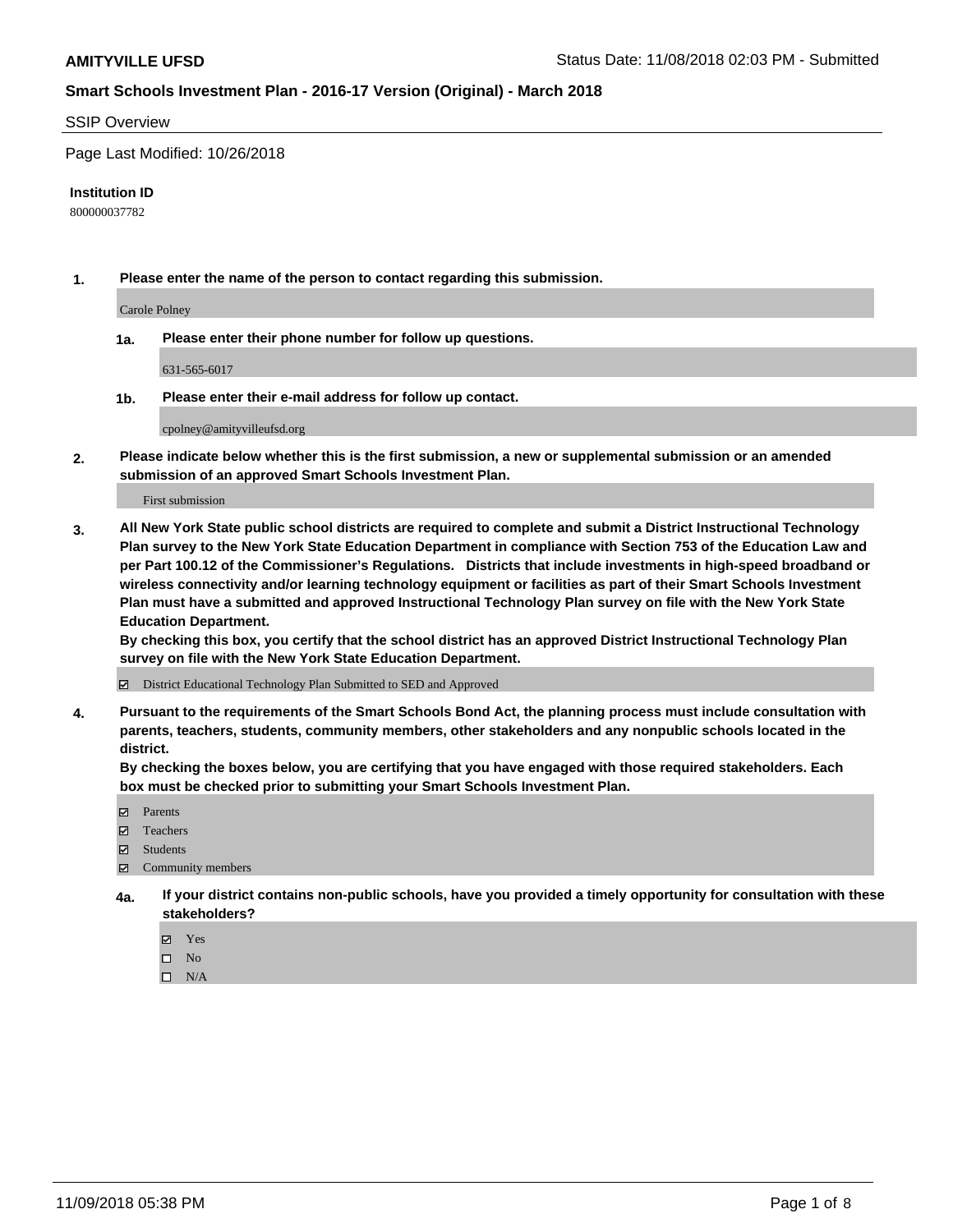#### SSIP Overview

Page Last Modified: 10/26/2018

## **5. Certify that the following required steps have taken place by checking the boxes below: Each box must be checked prior to submitting your Smart Schools Investment Plan.**

- The district developed and the school board approved a preliminary Smart Schools Investment Plan.
- $\boxtimes$  The preliminary plan was posted on the district website for at least 30 days. The district included an address to which any written comments on the plan should be sent.
- $\boxtimes$  The school board conducted a hearing that enabled stakeholders to respond to the preliminary plan. This hearing may have occured as part of a normal Board meeting, but adequate notice of the event must have been provided through local media and the district website for at least two weeks prior to the meeting.
- The district prepared a final plan for school board approval and such plan has been approved by the school board.
- $\boxtimes$  The final proposed plan that has been submitted has been posted on the district's website.
- **5a. Please upload the proposed Smart Schools Investment Plan (SSIP) that was posted on the district's website, along with any supporting materials. Note that this should be different than your recently submitted Educational Technology Survey. The Final SSIP, as approved by the School Board, should also be posted on the website and remain there during the course of the projects contained therein.**

SmartSchoolsInvestmentPlanChromebook2018 (1).pdf

**5b. Enter the webpage address where the final Smart Schools Investment Plan is posted. The Plan should remain posted for the life of the included projects.**

http://www.amityvilleufsd.org/Assets/BOE\_Presentations/SmartSchoolsInvestmentPlanChromebook2018.pdf?t=636566569899500000

**6. Please enter an estimate of the total number of students and staff that will benefit from this Smart Schools Investment Plan based on the cumulative projects submitted to date.**

3,600

**7. An LEA/School District may partner with one or more other LEA/School Districts to form a consortium to pool Smart Schools Bond Act funds for a project that meets all other Smart School Bond Act requirements. Each school district participating in the consortium will need to file an approved Smart Schools Investment Plan for the project and submit a signed Memorandum of Understanding that sets forth the details of the consortium including the roles of each respective district.**

 $\Box$  The district plans to participate in a consortium to partner with other school district(s) to implement a Smart Schools project.

**8. Please enter the name and 6-digit SED Code for each LEA/School District participating in the Consortium.**

| <b>Partner LEA/District</b> | <b>ISED BEDS Code</b> |
|-----------------------------|-----------------------|
| (No Response)               | (No Response)         |

**9. Please upload a signed Memorandum of Understanding with all of the participating Consortium partners.**

(No Response)

**10. Your district's Smart Schools Bond Act Allocation is:**

\$2,220,695

**11. Enter the budget sub-allocations by category that you are submitting for approval at this time. If you are not budgeting SSBA funds for a category, please enter 0 (zero.) If the value entered is \$0, you will not be required to complete that survey question.**

|                                              | Sub-<br><b>Allocations</b> |
|----------------------------------------------|----------------------------|
| <b>School Connectivity</b>                   |                            |
| <b>Connectivity Projects for Communities</b> |                            |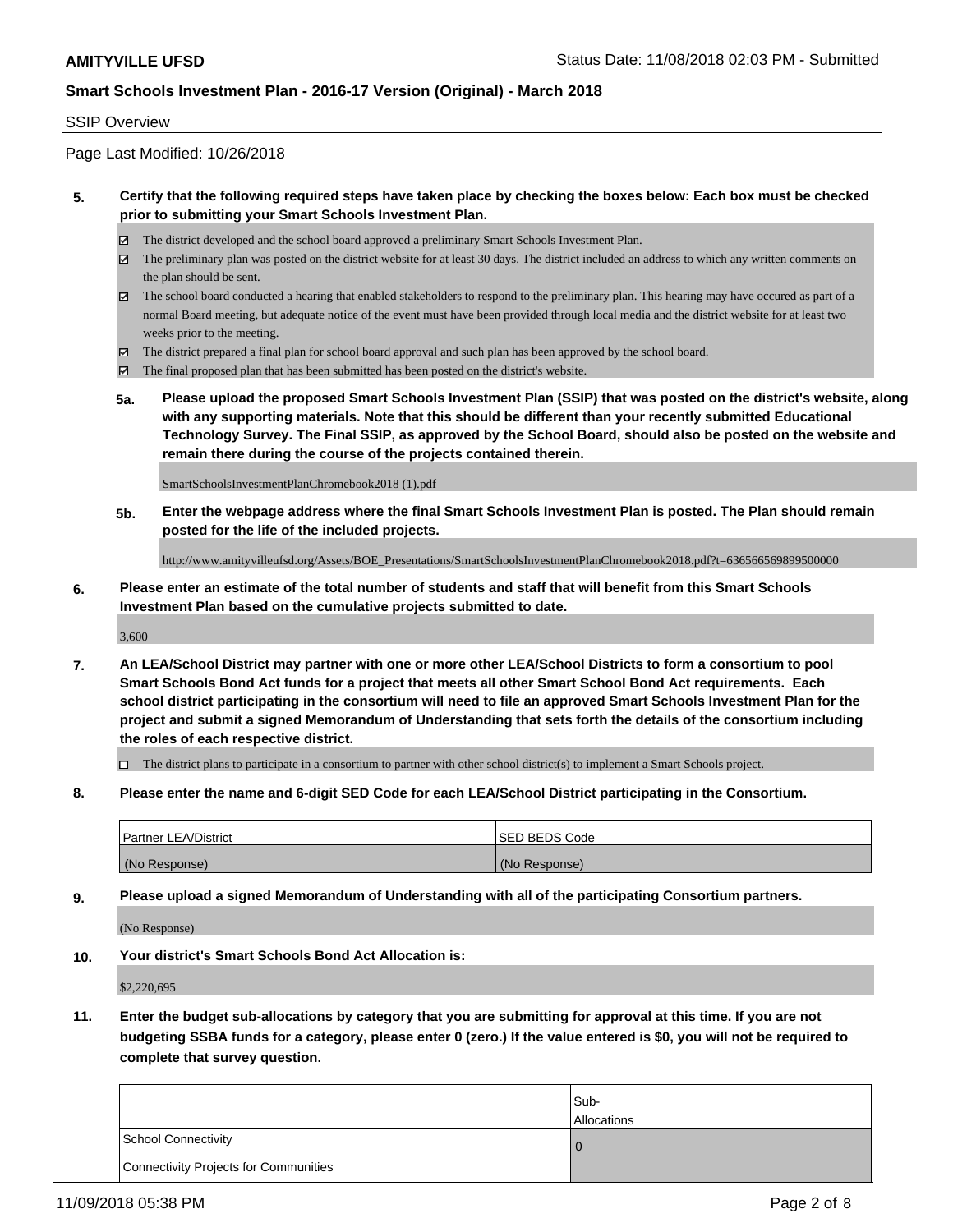# SSIP Overview

Page Last Modified: 10/26/2018

|                                    | Sub-<br>Allocations |
|------------------------------------|---------------------|
|                                    | $\Omega$            |
| Classroom Technology               | 736,196             |
| Pre-Kindergarten Classrooms        |                     |
| Replace Transportable Classrooms   |                     |
| <b>High-Tech Security Features</b> | O                   |
| Totals:                            | 736,196             |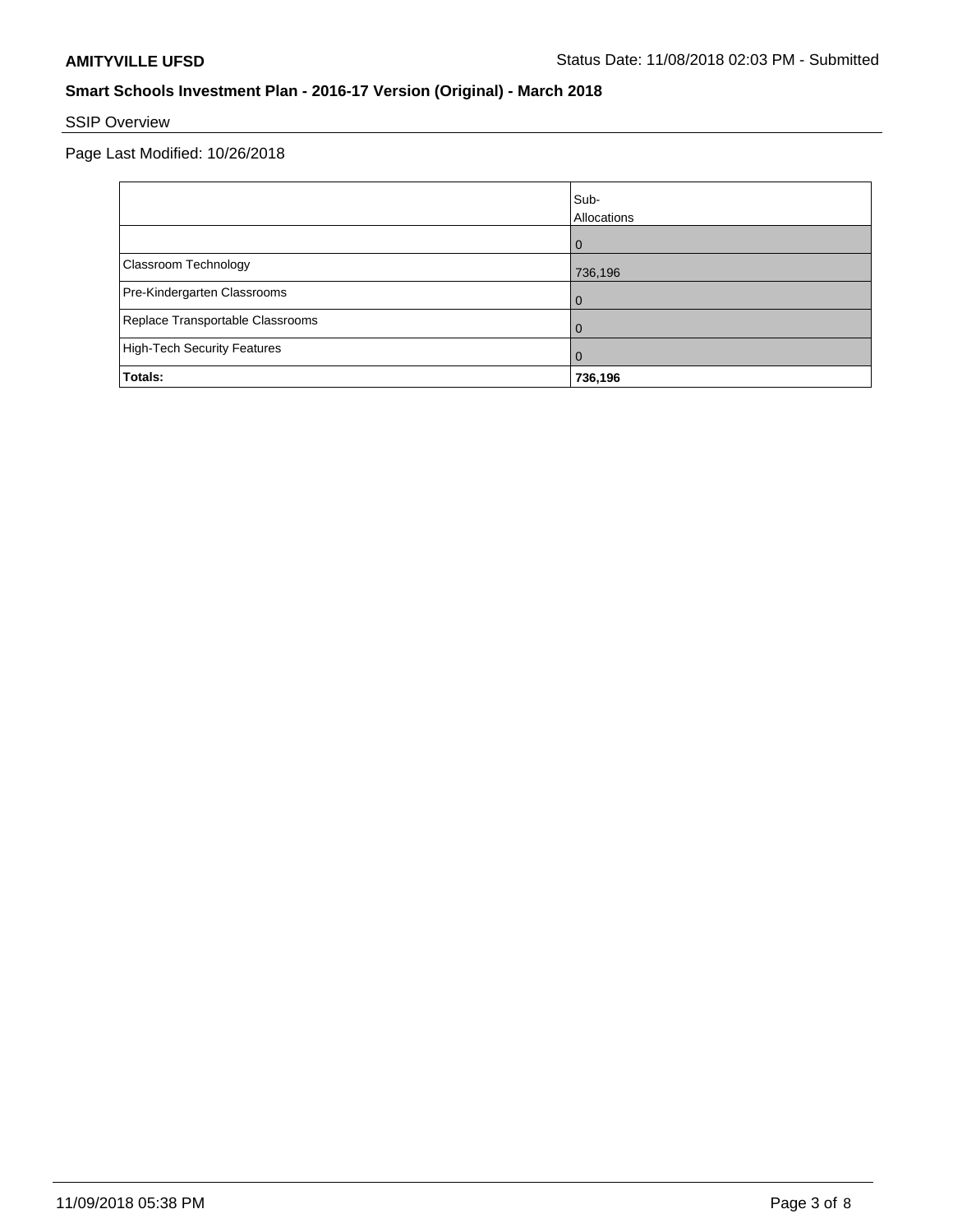## Classroom Learning Technology

Page Last Modified: 11/06/2018

**1. In order for students and faculty to receive the maximum benefit from the technology made available under the Smart Schools Bond Act, their school buildings must possess sufficient connectivity infrastructure to ensure that devices can be used during the school day. Smart Schools Investment Plans must demonstrate that sufficient infrastructure that meets the Federal Communications Commission's 100 Mbps per 1,000 students standard currently exists in the buildings where new devices will be deployed, or is a planned use of a portion of Smart Schools Bond Act funds, or is under development through another funding source.**

**Smart Schools Bond Act funds used for technology infrastructure or classroom technology investments must increase the number of school buildings that meet or exceed the minimum speed standard of 100 Mbps per 1,000 students and staff within 12 months. This standard may be met on either a contracted 24/7 firm service or a "burstable" capability. If the standard is met under the burstable criteria, it must be:**

**1. Specifically codified in a service contract with a provider, and**

**2. Guaranteed to be available to all students and devices as needed, particularly during periods of high demand, such as computer-based testing (CBT) periods.**

**Please describe how your district already meets or is planning to meet this standard within 12 months of plan submission.**

Our district currently has 500 Mb bandwidth coming into the district through two pipes and plans to increase our bandwidth in the 2018-2019 school year. We receive our connectivity through Western Suffolk BOCES from two separate providers to provide redundancy. In the event that one provider is having issues, our network is set up to failover to the second provider for full access. Beginning in the 2018-2019 school year, we will increase our bandwidth to over 1 Tb but still have two separate providers.

- **1a. If a district believes that it will be impossible to meet this standard within 12 months, it may apply for a waiver of this requirement, as described on the Smart Schools website. The waiver must be filed and approved by SED prior to submitting this survey.**
	- By checking this box, you are certifying that the school district has an approved waiver of this requirement on file with the New York State Education Department.

#### **2. Connectivity Speed Calculator (Required)**

|                  | I Number of<br><b>Students</b> | Multiply by<br>100 Kbps | Divide by 1000 Current Speed<br>to Convert to<br>Required<br>Speed in Mb | lin Mb | Expected<br>Speed to be<br>Attained Within Required<br>12 Months | <b>Expected Date</b><br>When<br>Speed Will be<br>l Met |
|------------------|--------------------------------|-------------------------|--------------------------------------------------------------------------|--------|------------------------------------------------------------------|--------------------------------------------------------|
| Calculated Speed | 3.068                          | 306,800                 | 306.8                                                                    | 500    | 1T plus 300Mb   July 1, 2018                                     |                                                        |

**3. If the district wishes to have students and staff access the Internet from wireless devices within the school building, or in close proximity to it, it must first ensure that it has a robust Wi-Fi network in place that has sufficient bandwidth to meet user demand.**

**Please describe how you have quantified this demand and how you plan to meet this demand.**

Our current wireless infrastructure covers about 75% of the district. With the increase of the mobile devices we are planning, we are working to support 100% coverage across the district. Scheduled for the summer of 2018, we have committed to a wireless project through Western Suffolk BOCES to upgrade our wireless controllers and access points, while also adding additional wireless access points. This will provide an access point in every classroom and in all instructional spaces. The project is estimated to be completed by September 2018.

**4. All New York State public school districts are required to complete and submit an Instructional Technology Plan survey to the New York State Education Department in compliance with Section 753 of the Education Law and per Part 100.12 of the Commissioner's Regulations.**

**Districts that include educational technology purchases as part of their Smart Schools Investment Plan must have a submitted and approved Instructional Technology Plan survey on file with the New York State Education Department.**

By checking this box, you are certifying that the school district has an approved Instructional Technology Plan survey on file with the New York State Education Department.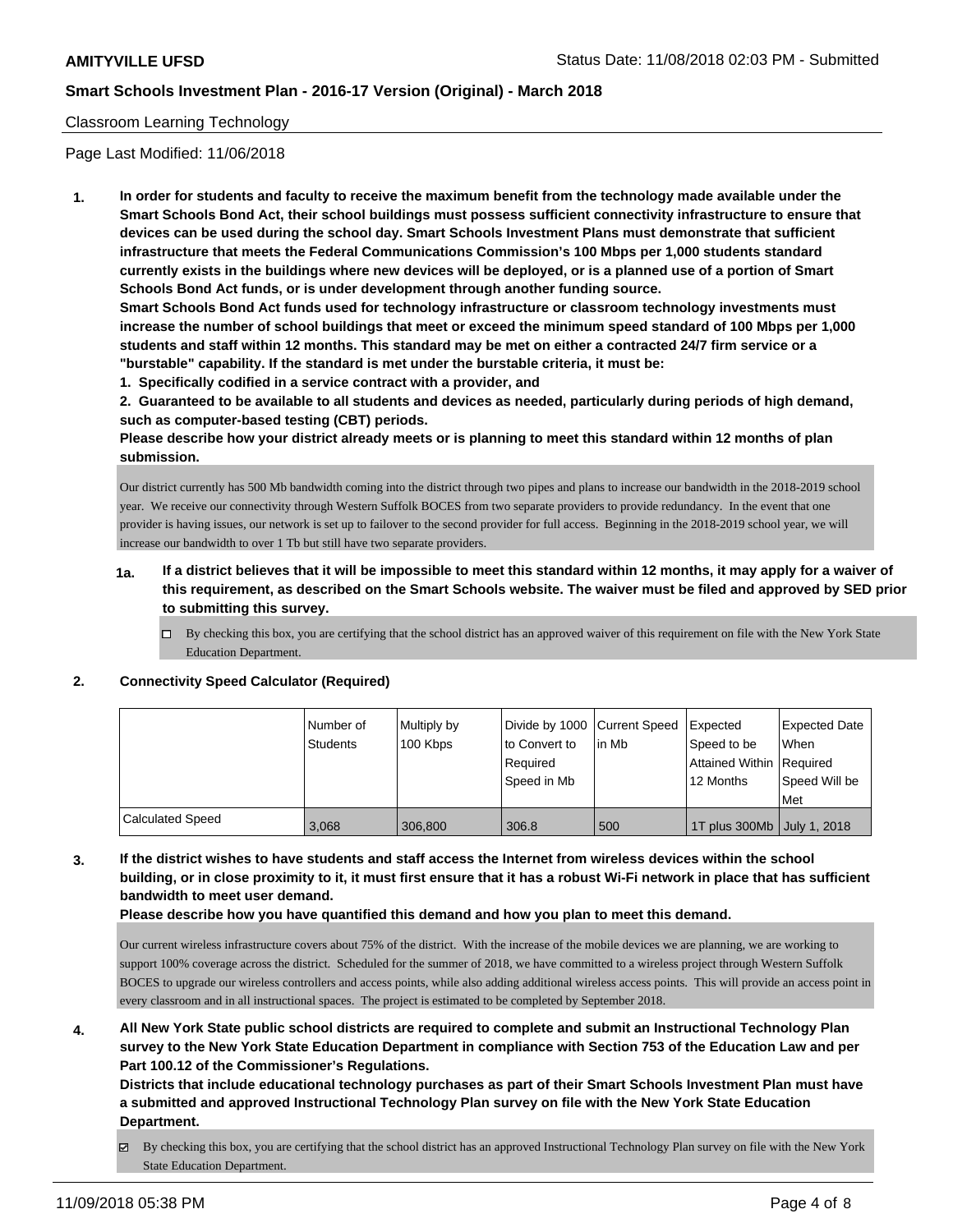## Classroom Learning Technology

Page Last Modified: 11/06/2018

**5. Describe the devices you intend to purchase and their compatibility with existing or planned platforms or systems. Specifically address the adequacy of each facility's electrical, HVAC and other infrastructure necessary to install and support the operation of the planned technology.**

For the past three years, we have been implementing Google Apps for Education (now GSuite for Education) into our instruction across curricular areas. We have 27 Chromebook carts that hold between 10 and 30 Chromebooks in each cart. These carts are distributed across our high school, middle school and two of our elementary schools. These devices are shared by academic subject area teachers and by grade level teachers. As a district, we are committed to providing access to staff and students in the classroom. The purchase of additional Chromebooks will allow us to expand the use from grades k through 12 and give students and teachers direct access to materials, Google Classroom and the Google Suite of applications where they can collaborate, share and learn.

The March 2018 Amityville UFSD Smart Schools Project Plan proposes to purchase:

Touchscreen Chromebooks (for use by our grade K, 1, 2, 3 students)

Chromebooks (for use by grades 4-12 students and staff)

Locking carts (to securely house all of the Chromebooks in the buildings)

Once our wireless infrastructure is updated and expanded (scheduled for summer 2018), we will more than adequately be able to support the addition of these devices.

#### **6. Describe how the proposed technology purchases will:**

- **> enhance differentiated instruction;**
- **> expand student learning inside and outside the classroom;**
- **> benefit students with disabilities and English language learners; and**
- **> contribute to the reduction of other learning gaps that have been identified within the district.**

**The expectation is that districts will place a priority on addressing the needs of students who struggle to succeed in a rigorous curriculum. Responses in this section should specifically address this concern and align with the district's Instructional Technology Plan (in particular Question 2 of E. Curriculum and Instruction: "Does the district's instructional technology plan address the needs of students with disabilities to ensure equitable access to instruction, materials and assessments?" and Question 3 of the same section: "Does the district's instructional technology plan address the provision of assistive technology specifically for students with disabilities to ensure access to and participation in the general curriculum?"**

Our district is committed to providing access to our students to online resource materials and learning experiences and that is why we have chosen Google for Education as our learning platform. With accessibility to a variety of tools, our students can be sure to use the Chromebooks to their best ability. Using the accessibility apps, translation apps, and other student-directed apps that enhance the instruction to meet the needs of all of our different learners allows for differentiated learning. In particular, Google's translation tool and ability to choose a language within Google Classroom allows our ELLs to participate in all instruction. With the ability to customize and push-out apps to specific students, Google gives us the ability to adapt the education for individual students or student groups based upon need. Through the use of these built-in assistive technologies, students with disabilities are able to access digital books that comply with their IEPs. In the K through 6 classrooms, all students will have access to the ame materials and a device since we are putting carts in every classroom.

# **7. Where appropriate, describe how the proposed technology purchases will enhance ongoing communication with parents and other stakeholders and help the district facilitate technology-based regional partnerships, including distance learning and other efforts.**

Having Chromebooks available in every elementary classroom (grades K-6) will allow teachers to utilize the capabilities of the parent communication piece available through Google Classroom. This is something some of our secondary teachers are already employing through Google Classroom. Engaging parents in the instructional dialogue and keeping them informed of their child's progress and assignments facilitates communication and allows parents to become part of the school community and classroom community. Teachers will also have devices to take home and use giving them the ability to communicate with a school-issued device. In addition to Google Classroom, teachers are using Gmail and Google Calendar to share information with parents.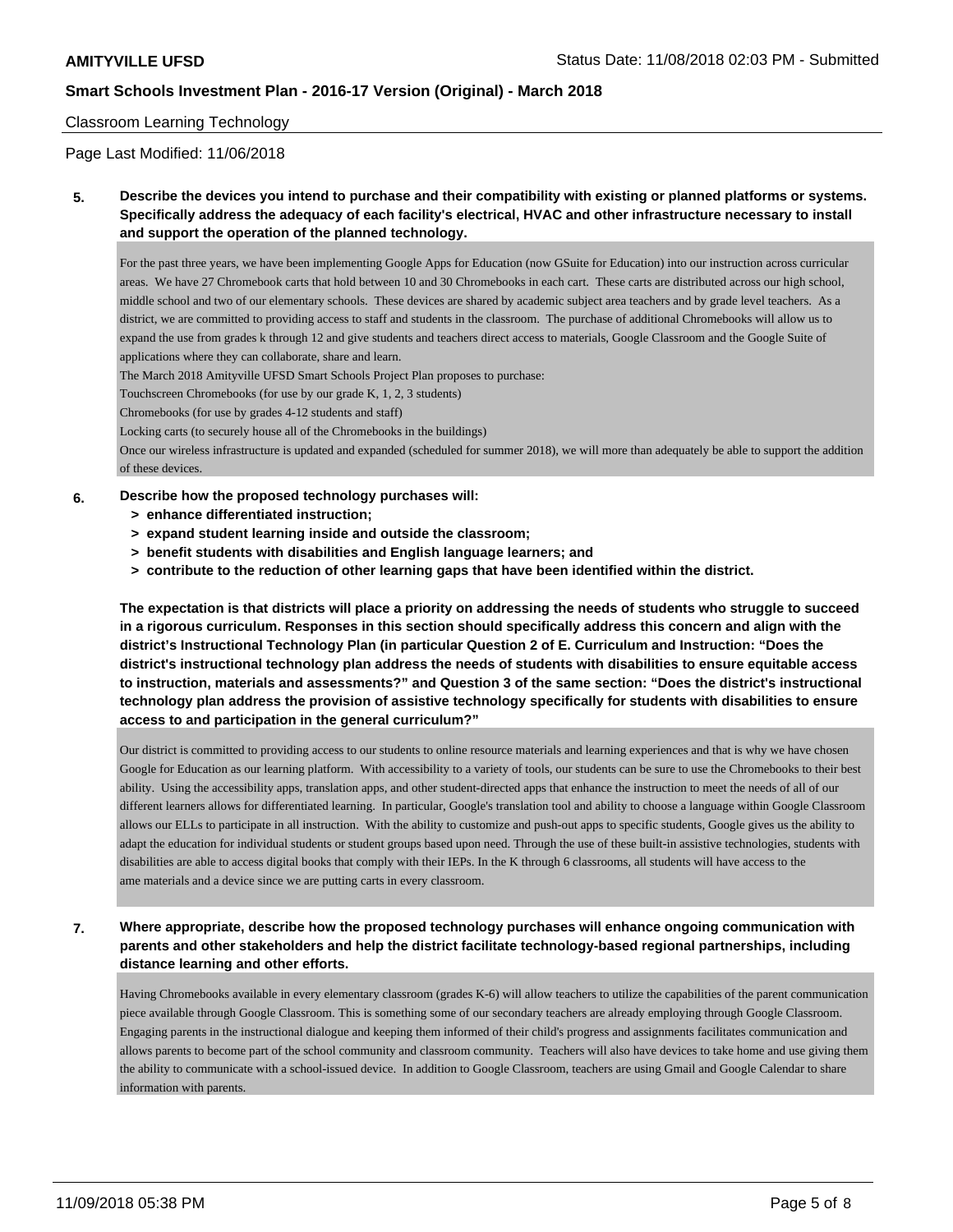#### Classroom Learning Technology

Page Last Modified: 11/06/2018

**8. Describe the district's plan to provide professional development to ensure that administrators, teachers and staff can employ the technology purchased to enhance instruction successfully.**

**Note: This response should be aligned and expanded upon in accordance with your district's response to Question 1 of F. Professional Development of your Instructional Technology Plan: "Please provide a summary of professional development offered to teachers and staff, for the time period covered by this plan, to support technology to enhance teaching and learning. Please include topics, audience and method of delivery within your summary."**

The infusion of technology in the classroom is the focal point of this project. A continued commitment to training new and seasoned teachers in the use of classroom technologies to access and appropriately use the Internet in content area instruction. Central office administrators, building principals, and teacher leaders will be asked to make recommendations, in consultation with staff, about the curriculum areas and grade level needs so we ensure we are providing the right kind of training. We've already begun professional development over the past two years and have committed additional funds in our district budget to be able to provide more training in the 2018-2019 school year that is directly correlated with this project. Teachers will participate in workshops provided through BOCES, Model Schools, ASSET, SCOPE, and Suffolk's Edge Teacher Center (all with administrative approval), as well as in-district PD provided by outside consultants and our own teachers who offer sessions after-school to their colleagues. Examples of professional development we have started and will continue to offer our staff are: 1) Google Classroom, 2) GSuite for Education, 3) Integrating Chromebooks into Instruction, 4, 5,6) Google for Beginners, Intermediate and Advanced Users, 7) Google Apps and Extensions; 8) How to Use Google Forms. All of the PD is hands-on with the staff using Google Chromebooks as the devices so they get a better understanding of how the devices work as an instructional tool and for students.

**9. Districts must contact the SUNY/CUNY teacher preparation program that supplies the largest number of the district's new teachers to request advice on innovative uses and best practices at the intersection of pedagogy and educational technology.**

 $\boxtimes$  By checking this box, you certify that you have contacted the SUNY/CUNY teacher preparation program that supplies the largest number of your new teachers to request advice on these issues.

**9a. Please enter the name of the SUNY or CUNY Institution that you contacted.**

SUNY Stony Brook

**9b. Enter the primary Institution phone number.**

(631) 632-7067

**9c. Enter the name of the contact person with whom you consulted and/or will be collaborating with on innovative uses of technology and best practices.**

#### Craig Markson/Al Pisano

**10. A district whose Smart Schools Investment Plan proposes the purchase of technology devices and other hardware must account for nonpublic schools in the district.**

#### **Are there nonpublic schools within your school district?**

Yes

 $\hfill \square$  No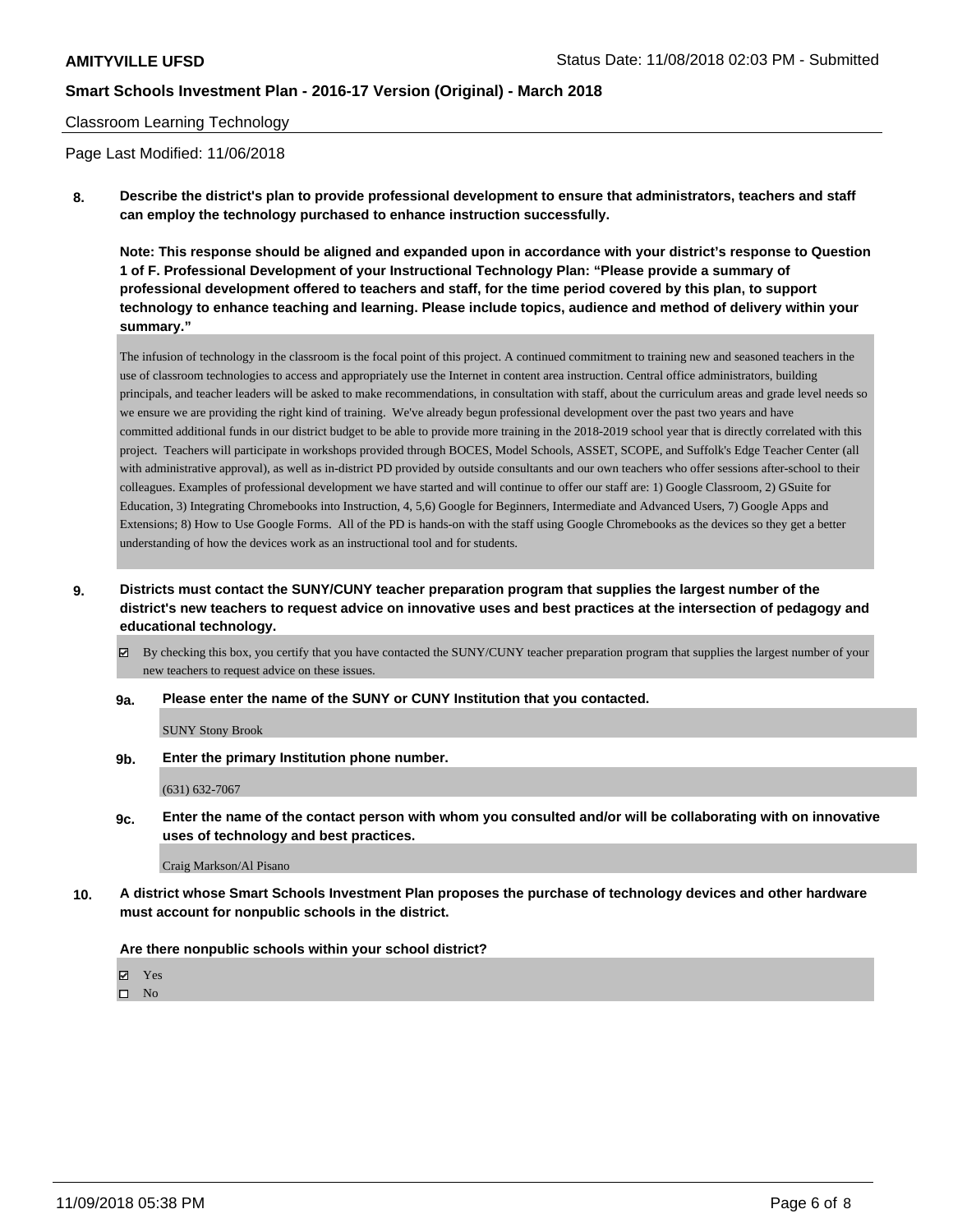#### Classroom Learning Technology

Page Last Modified: 11/06/2018

**10a. Describe your plan to loan purchased hardware to nonpublic schools within your district. The plan should use your district's nonpublic per-student loan amount calculated below, within the framework of the guidance. Please enter the date by which nonpublic schools must request classroom technology items. Also, specify in your response the devices that the nonpublic schools have requested, as well as in the in the Budget and the Expenditure Table at the end of the page.**

We have a great working partnership with the non-public school, St. Martin of Tours School. We offer technical support and hardware to this school on a regular basis and include them as part of this proposal. The non-public schools must request the use of the Chromebooks by September 1 for use for the current school year.

In speaking with the principal at St Martin about the funds, we have agreed to move forward with this plan, less the \$3,950 for her school. The calculated enrollment is about 50 students more than her current enrollment so we have agreed with the difference on this particular project.

**10b. A final Smart Schools Investment Plan cannot be approved until school authorities have adopted regulations specifying the date by which requests from nonpublic schools for the purchase and loan of Smart Schools Bond Act classroom technology must be received by the district.**

By checking this box, you certify that you have such a plan and associated regulations in place that have been made public.

#### **11. Nonpublic Classroom Technology Loan Calculator**

**The Smart Schools Bond Act provides that any Classroom Learning Technology purchases made using Smart Schools funds shall be lent, upon request, to nonpublic schools in the district. However, no school district shall be required to loan technology in amounts greater than the total obtained and spent on technology pursuant to the Smart Schools Bond Act and the value of such loan may not exceed the total of \$250 multiplied by the nonpublic school enrollment in the base year at the time of enactment.**

#### **See:**

**http://www.p12.nysed.gov/mgtserv/smart\_schools/docs/Smart\_Schools\_Bond\_Act\_Guidance\_04.27.15\_Final.pdf.**

|                                       | 1. Classroom<br>Technology<br>Sub-allocation | l 2. Public<br>Enrollment<br>$(2014-15)$ | 3. Nonpublic<br>Enrollment<br>$(2014-15)$ | l 4. Sum of<br>Public and<br>l Nonpublic<br>Enrollment | 15. Total Per<br>Pupil Sub-<br>allocation | 6. Total<br>Nonpublic Loan<br>Amount |
|---------------------------------------|----------------------------------------------|------------------------------------------|-------------------------------------------|--------------------------------------------------------|-------------------------------------------|--------------------------------------|
| Calculated Nonpublic Loan<br>l Amount | 736.196                                      | 2.923                                    | 353                                       | 3.276                                                  | 225                                       | 79.425                               |

**12. To ensure the sustainability of technology purchases made with Smart Schools funds, districts must demonstrate a long-term plan to maintain and replace technology purchases supported by Smart Schools Bond Act funds. This sustainability plan shall demonstrate a district's capacity to support recurring costs of use that are ineligible for Smart Schools Bond Act funding such as device maintenance, technical support, Internet and wireless fees, maintenance of hotspots, staff professional development, building maintenance and the replacement of incidental items. Further, such a sustainability plan shall include a long-term plan for the replacement of purchased devices and equipment at the end of their useful life with other funding sources.**

 $\boxtimes$  By checking this box, you certify that the district has a sustainability plan as described above.

**13. Districts must ensure that devices purchased with Smart Schools Bond funds will be distributed, prepared for use, maintained and supported appropriately. Districts must maintain detailed device inventories in accordance with generally accepted accounting principles.**

By checking this box, you certify that the district has a distribution and inventory management plan and system in place.

**14. If you are submitting an allocation for Classroom Learning Technology complete this table.**

**Note that the calculated Total at the bottom of the table must equal the Total allocation for this category that you entered in the SSIP Overview overall budget.**

|                         | Sub-Allocation |
|-------------------------|----------------|
| Interactive Whiteboards | (No Response)  |